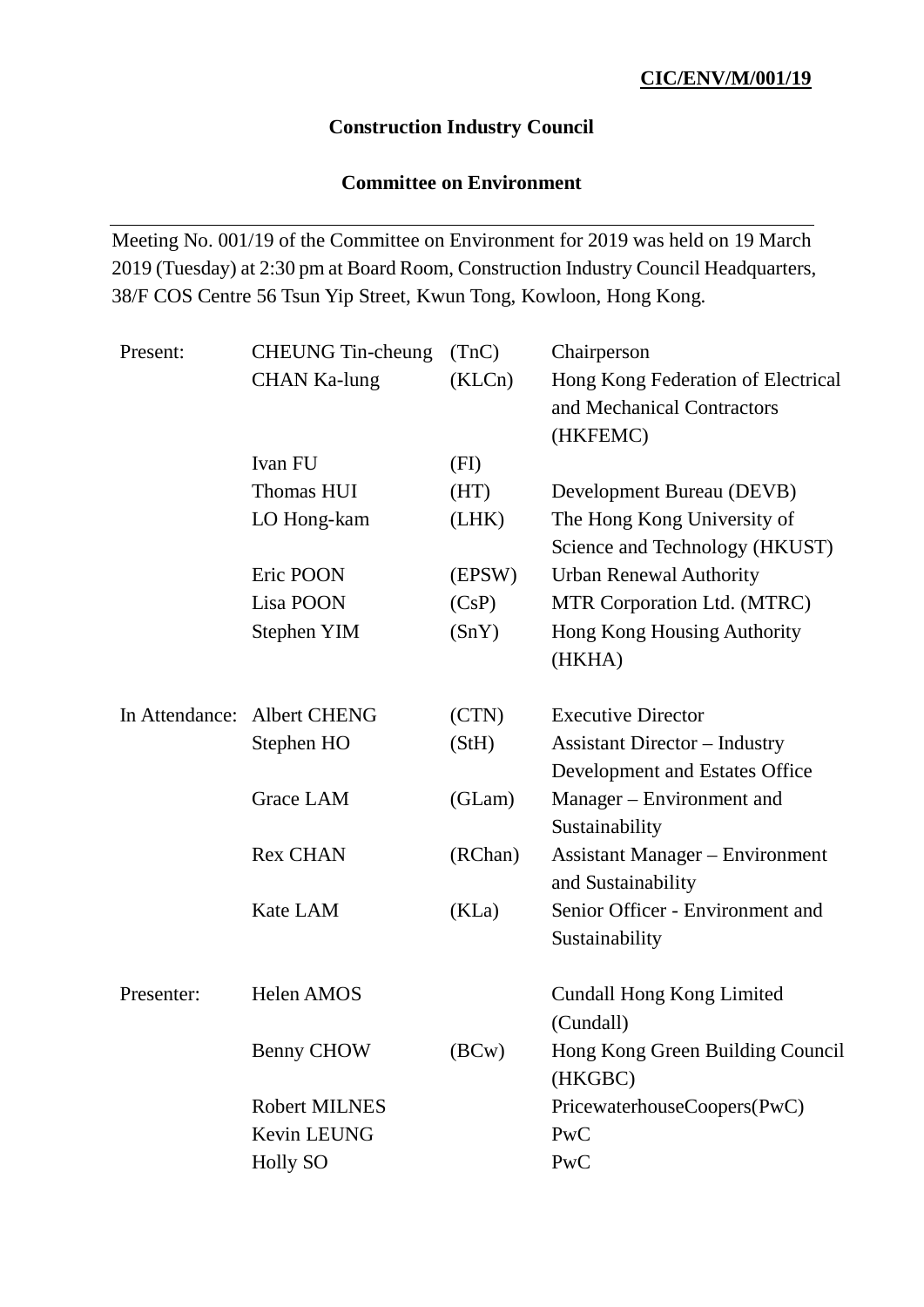|            | C.S. POON          |       | The Hong Kong Polytechnic<br>University (PolyU) |
|------------|--------------------|-------|-------------------------------------------------|
|            | <b>Eddie TSE</b>   |       | <b>Gammon Construction Limited</b><br>(Gammon)  |
| Apologies: | Alan HO            | (HKH) | The Hong Kong Institute of                      |
|            |                    |       | Surveyors (HKIS)                                |
|            | PAN Shu-jie        | (PSJ) |                                                 |
|            | Amen TONG          | (YKT) | <b>Airport Authority Hong Kong</b>              |
|            |                    |       | (AAHK)                                          |
|            | <b>Andrew WONG</b> | (AW)  | Hospital Authority (HA)                         |
|            | <b>WONG Ping</b>   | (PWG) | Hong Kong Construction Industry                 |
|            |                    |       | <b>Employees General Union</b>                  |
|            |                    |       | (HKCIEGU)                                       |
|            | WU Siu-kei         | (WSK) | <b>Hong Kong Construction Materials</b>         |
|            |                    |       | <b>Association (HKCMA)</b>                      |

### **MINUTES**

#### **Action**

# 1.1 **Confirmation of the Minutesof the Com-ENV Meeting No. 003/18 held on 27 Nov 2018**

Members took note of and confirmed the Minutes CIC/ENV/M/003/18 of the last Com-ENV meeting held on Tuesday, 27 Nov 2018.

#### 1.2 **Matters Arising from the Previous Meeting**

TnC updated Members on the following matters:

Agenda item 3.2 - Members suggested that the McKinsey Interim Report will be reported in Com-ENV meeting in yearly basis.

Agenda item 3.2 – Regarding the Consultancy Services "Preparation of a Guidebook on Sustainable Construction and Development of a Sustainable Construction Assessment Scheme", the tender recommendations had been circulated to Com-ENV members by email in February and no adverse comments were received. In this regards,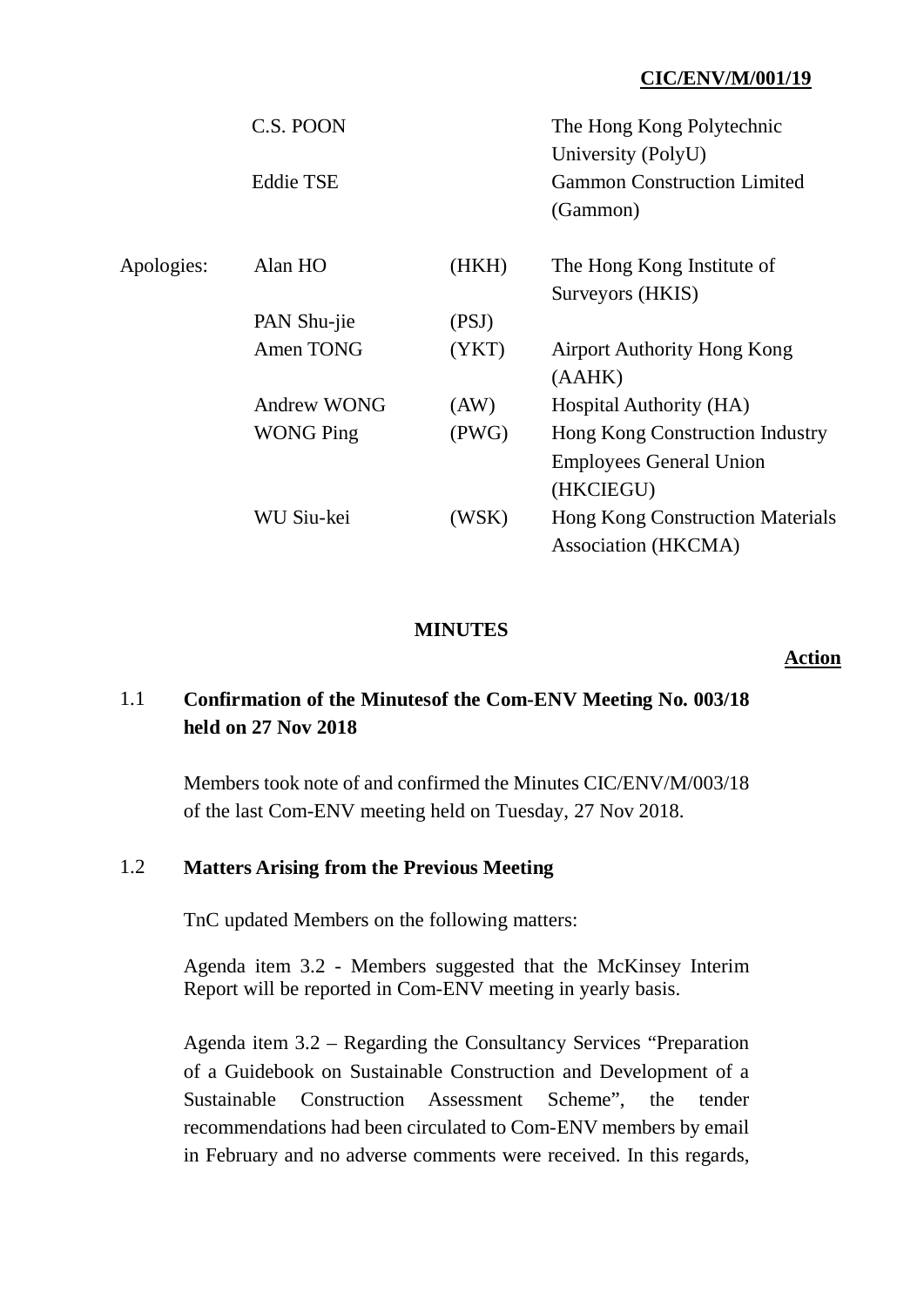### **Action**

CIC has commissioned HKQAA to proceed the consultancy services on 12 March 2019, the phase 1 and 2 of this project will be completed in 16 months.

*(Cundall and Gammon joined the meeting at 2:45 pm)*

# 1.3 **Progress Update of Consultancy Services on Development and Implementation of CIC Carbon Assessment Tool**

Cundall reported the status of stakeholder engagement plan, pilot programme and BEAM Plus integration of the captioned Consultancy Services.

Members noted that 70 civil and building projects had participated in the pilot projects. With a view to develop a more accurate and local representative database for the tool. Training sessions will be conducted for the pilot projects in late March.

Cundall

Cundall reported that positive feedback was received from BSL and HKGBC regarding the integration into BEAM Plus New Building. With the support of CIC, Cundall will work closely with BSL and HKGBC to identify possible credits in BEAM Plus and proceed integration process.

*(Cundall and Gammon left the meeting at 3:15 pm, C.S. Poon joined the meeting at 3:25 pm)*

# 1.4 **Recommended Research under CIC Research and Technology Development Fund**

RChan reported the progress and assessment result of CIC Research and Technology Development Fund. A total of the 13 sustainabilityrelated applications has been received this year, CIC secretariat has shortlisted one project, namely "Promoting the use of recycled aggregates derived from demolition waste in Precast and Cast In-situ Concrete".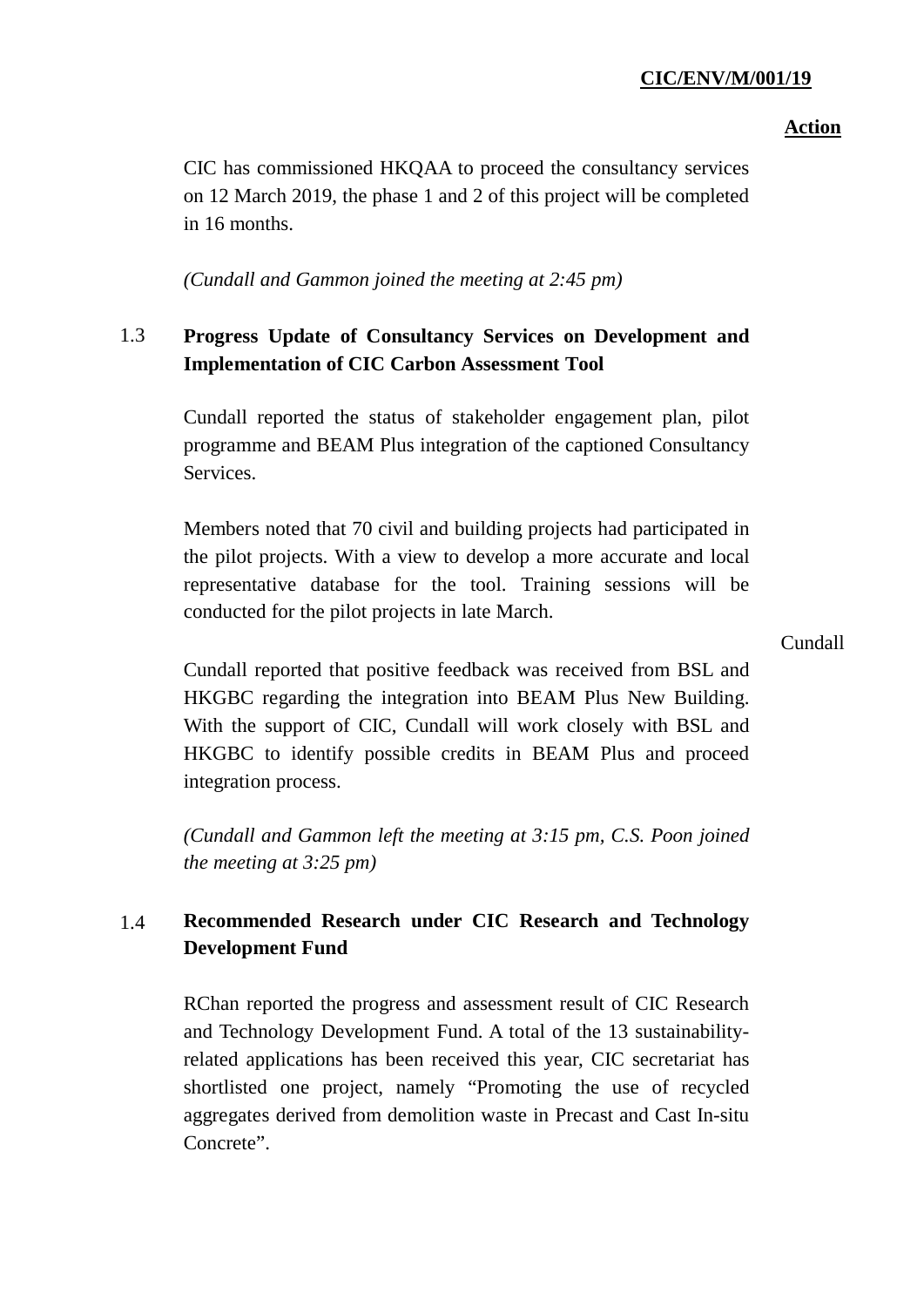### **Action**

CIC Secretariat

C.S. Poon presented the scope, market value and implementation plan of the shortlisted research. Members suggested that the life cycle cost evaluation and review of government specification should be included in the scope of work in order to develop a strong business case on this research. C.S. Poon will revise the project scope based on the Members recommendations. Members endorsed the research under the fund.

CIC secretariat will issue the formal contract to PolyU and target to commence the project in the third quarter of 2019, which will be completed in 24 months. Debriefing session will be organised for other applicants to explain the selection criteria and appeal system.

*(C.S. Poon left the meeting at 3:45 pm, PwC joined the meeting at 3:45 pm)*

# 1.5 **Progress Updates of Consultancy Services on Improving Environmental Performance of the Hong Kong Construction Industry**

PwC presented the progress, key findings and the implementation plan of the captioned consultancy services.

Members suggested that PwC should engage with more construction practitioners to make the implementation plan more practical for industry application. CIC secretariat requested PwC to arrange meetings or interviews with the proposed action parties to discuss the implementation measures. PwC will present the revised final report to the working group and steering committee of this project for further consideration.

PwC

*(PwC left the meeting at 4:15 pm, FI left the meeting at 4:20pm, BCw joined the meeting at 4:20 pm)*

1.6 **Unification of CIC's Carbon Labelling Scheme (CLS) and HKGBC's Green Product Accreditation and Standards Scheme (HK G-PASS)**